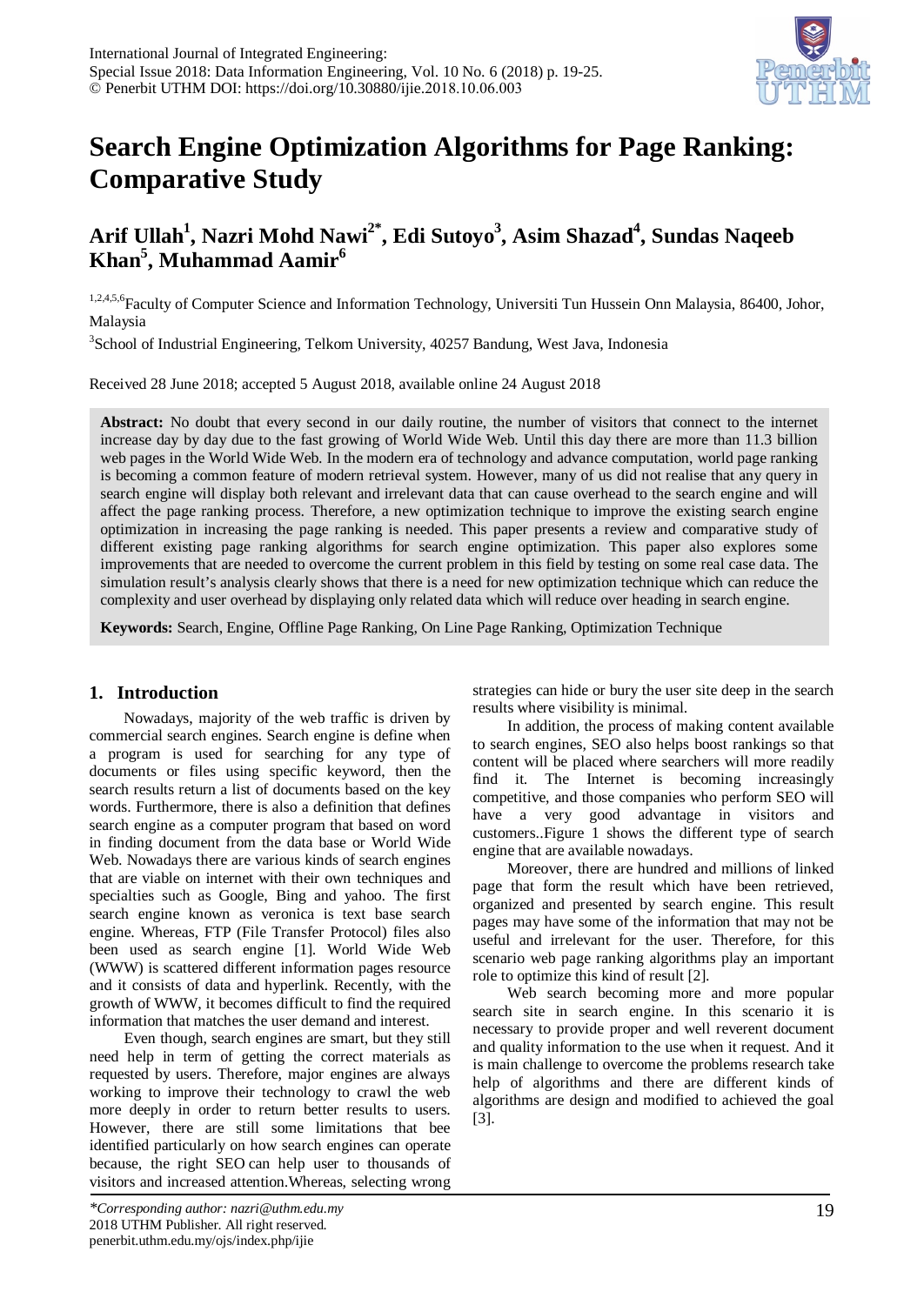

Fig.1: Type of search engines

Furthermore, there are different kinds of algorithm that can be used for this process. Some of these algorithms are: (a) HITS, (b) PageRank, and (c) weighted PageRank generic algorithm, (d) Particle Swarm Optimization, (e) distance rank algorithm and (f) Ontology Page Ranking algorithms. Moreover, the web is the most important resource of information with different level. Therefore, getting its information from different level of web required a different background. Normally, the used of information by users is recoded in web page logs and process of analysis web log files [4]. Figure 2 shows the different steps of search document from web.



Fig. 2: Searching process.

There are several components that are needed for web search engine[5]. However, the main components are given as illustrate in Figure 3 which shows the three main component of web. According to this step the process must include:

- $\triangleright$  User Interface
- Parser
- Web Crawler
- Database

 $\triangleright$  Ranking Engine

**User interface**: is the part of web search engine which interacting with the user and allowing them to do query and view the result of query.

**Parser**: These components of web search engine provide term or key word extraction for both sides. Parser determines the key word which used in the queries in web document and they have been scanning by the crawler. Moreover, parser also used other term such as Tokenization, Normalization, Stemming Stop word handling.

**Web Crawler:** This component is simple and automated programs or script that scans or crawls through the internet pages for creating an index of the data. Alternatively, there are also other names for a web crawler including web spider, web robot, bot, crawler, and automatic indexer. When a spider visits a web page it then read text, hyperlink and content of various tag such as key word and Meta tags [6].

**Database:** Lastly, the website is included in the search engine's database and its page ranking process. Role of data base in web raking is important because it used for different purpose like page store text storage and different kind of query are their which help to ranking. Different kind of data base is used in ranking like user and system data base [7].



Fig. 3: There main components of web search

In 2006, Kennedy [8] had made a comparison between two algorithms which used Genetic Algorithm (GA) and Particle Swarm Optimization (PSO) algorithm in improving the quality of service in web. According to the simulation results, Particle Swarm Optimization (PSO) gave very best result in both condition single and multi-use service.

However, due to dynamic change in text and structure of web page in WWW some additional challenges had been made for classification of web text and its structure. Furthermore, due to interconnected nature of hypertext it also provided future opportunities for researchers in which can assist the process. Therefore, Sk-Nearest Neighbor and Support Vector Machine (SVM) are used for the classification of text and web page [9]. According to Kritzinger's findings, the distance rank algorithm is intelligent algorithms which used for measurement of distance between different pages in web and it measure on the basis of distance between two pages and rank them. The limitation of this algorithm is that the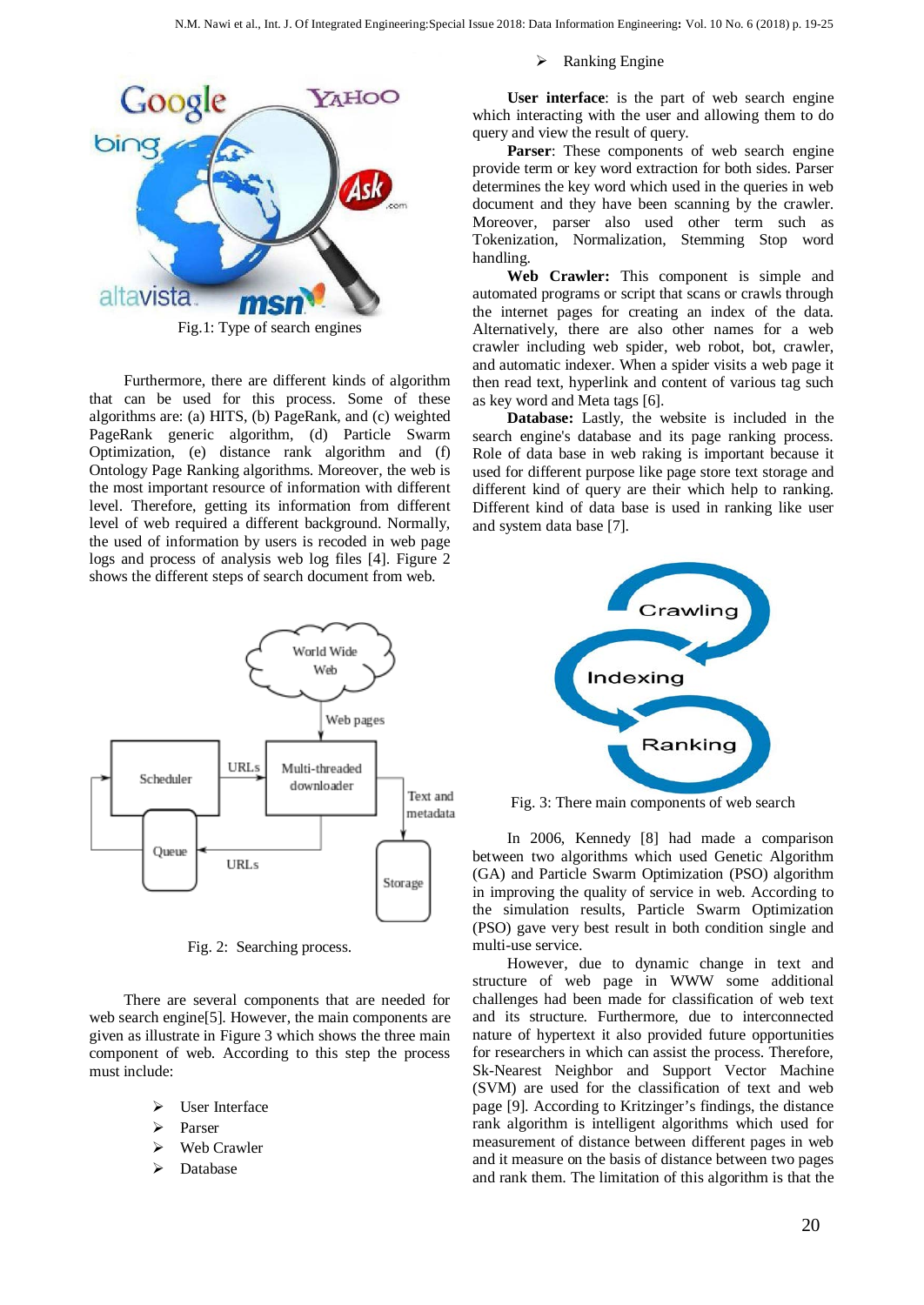crawler tends to visit more and the calculation takes more time.

Mekky and Atwan [10] in 2015had proposed a ranking algorithm and suggested an algorithm that consists of user feedback. In addition, the use of feedback was measured by using suggested items. They found out that the algorithms that used query such as Ontology Page Ranking Algorithms had become famous algorithms since it provide an efficient way to reduce some irrelevant information from www. The algorithm defined a specific way of information in specific domain which help user to get their requested information easily using this algorithms.

Later, the similarities base algorithm is used to measure the similarities between queries using model. The algorithms known as similarity measure algorithm where in each single model for ranking each page they are compared with corresponding document and been rank using that model. Ranking model in this algorithm is the combination of various models of similar training queries [11].

Berkhin, P. [12] in 2005 had designed and modified further those page rank algorithm by giving weight. According to his work, the weights give more value for important pages rather than diving value among its outgoing linked pages. Furthermore, each outgoing link will get value and been proposed as an important. The results showed that the proposed method work well than page rank algorithm. In e–ranking algorithm, the result was arranged from searching by considering each rank link. In this method vector space model is used for document representation. Moreover, Co-sign were used for similarity function to get matched term related particular query from web log and a few level of semi structured data. Then the sign used for two vectors query and link terms were calculated using equation [13].

Recently, there are new trends of research to integrate or hybrid some optimization techniques with metaheuristic techniques to solve some complex problems. This is because the hybridization will introduced more efficient algorithms which overcome each other limitations. In 2105, Chiroma et. al. [14] had improved the effectiveness of the ANN by hybridized the cuckoo search algorithm with accelerated particle swarm optimization for training the ANN to build a model for the prediction of OPEC  $CO<sub>2</sub>$  emissions. The proposed model predicts OPEC  $CO<sub>2</sub>$  emissions for 3, 6, 9, 12 and 16 years with an improved accuracy and speed over the state-of-the-art methods.

This follow by Nawi et. al. [15] in 2014 where a hybrid technique of Accelerated Particle Swarm Optimization was proposed by using Levenberg Marquardt known as (APSO\_LM) had achieved faster convergence rate and to avoid local minima problem. In addition, the proposed techniques provided faster training for solving pattern recognition problems using the numerical optimization technique The results clearly showed that the hybridization had significantly improve the current optimization technique and had inspired many researchers to hybrid other optimization techniques in improving search engine optimization.

# **2. Numerical Model**

Search Engine Optimization (SEO) is a technique that optimizes web pages or whole website in making the search engine friendly and helping user to get higher rank in result. In other words, SEO will make web pages more visible for user when they search with the help of search engine. Search engine is one of the main important methods for improving the visibility of the website or web page and also a very important method that can improve the search result [16].

According to the SEO, all the web pages will appear on top when users search them because due to more visitors. Furthermore, SEO may search different kind of data such as image, video, academic news, and other thing. Search Engine Optimization (SEO) is an internet marketing policy that used widely for improving the volume and quality of customer traffic to a company through search engine. At present there are many popular search engines in use and include Google, Bing, Yahoo [17].

### *3.1* **Search Engine Optimization Flavours**

Recently, there three popular flavour of search engine optimization such as: (a) white hat SEO, (b) Gray Hat SEO and (c) Black Hat SEO. In White Hat SEO, the technique is known for good guy where SEO is the best way of search optimization and its support all type of search engine and it used nature way to update the result. This is because it used nature way of technique to update. If the website is regularly updated with quality and unique content, it gets better links from relevant niche websites and blogs. This means that the webmaster does not take a single attempt to mislead search engine and does not try to cheat [18].

Meanwhile, for Gray Hat SEO, this type of technique needs the webmaster to use some irrelevant technique for their web site. Simply the web master may buy or exchange links with other website in order to get better result. However, this type of flavor is not acceptable by search engine and that is why this type of technique is not used for long process in ranking.

Last but not least, the Black Hat SEO where in this type of search engine optimization the web master is doing spamming in the link or making irrelevant link with some irrelevant niche website. This type of technique is dangerous for long term period because it regularly update in search engine algorithm crawler and will easily know and identify the spammed technique that been used to optimize the websites [19].

The size of the WWW is rapidly growing day by day and at the same time the number of request or queries handled by SEO has also grown incredibly. Due to the increasing in number of users on the web, the request on web search engine also growing exponentially. In addition, the search engine need to process according to that result. Therefore the search engines have applied different techniques in order to extract only relevant documents from the database which can provide intended information to the users. Moreover, to present the documents in an ordered manner, web page ranking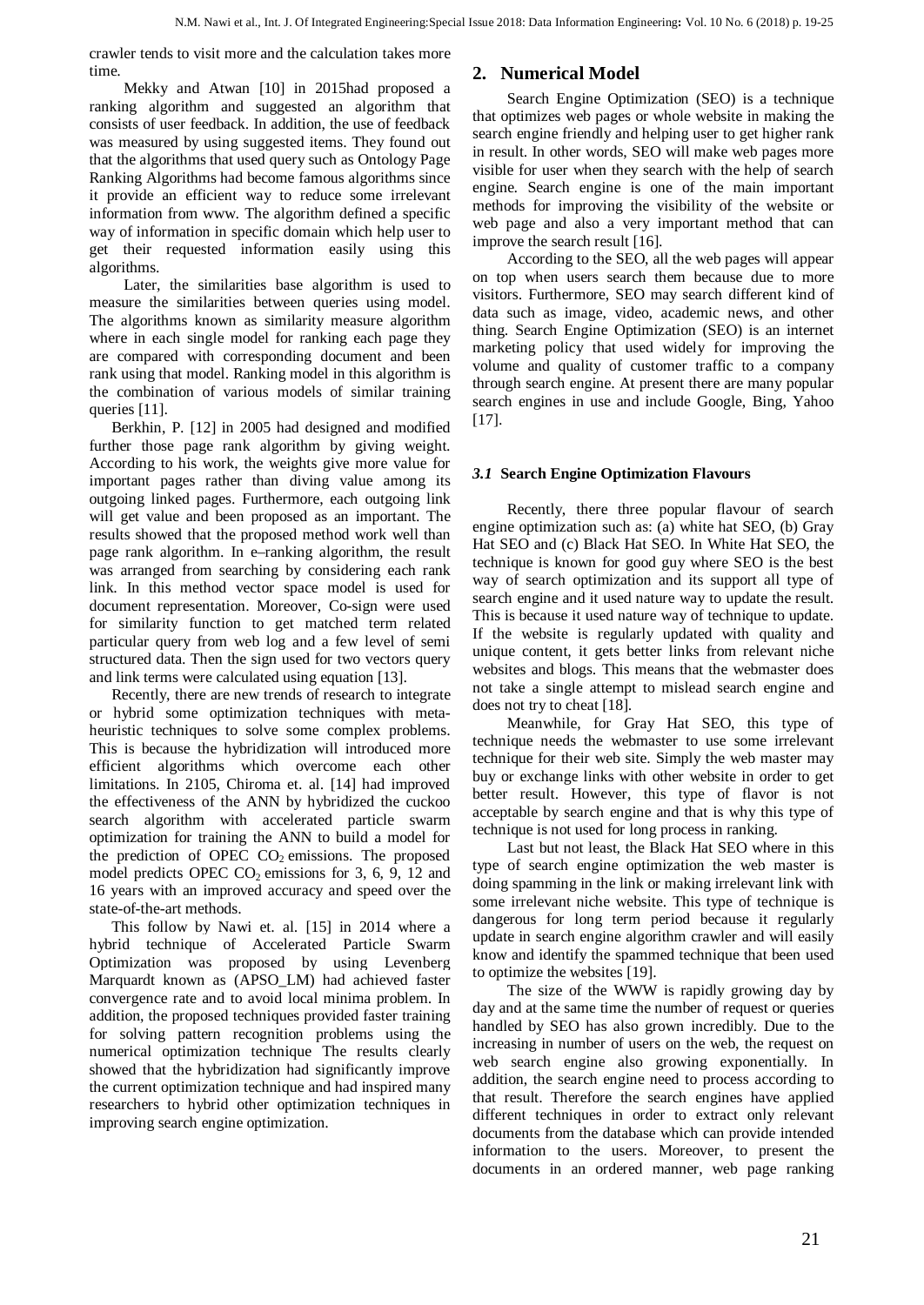methods are applied which can arrange the documents in order based on their relevance, importance and content score and use web mining techniques to order them [20]. Figure 4 shows the different types of page ranking algorithms.



Fig. 4: Type of Page Ranking

Search engine optimizations are divided into two parts which are: (a) Internal SEO or On-Page Search Engine Optimization, and (b) External SEO or Off-Page Search Engine Optimization.

On Page SEO: it refers to the settings that apply on the website which optimized for search engines. On page SEO is one of the popular optimization which implement on web site and the most important elements are given below:

- $\triangleright$  Page Titles
- > Meta Descriptions
- $\triangleright$  Meta Tags
- > URL Structure
- $\triangleright$  Body Tags (H1, H2, H3, H4, etc.)
- $\triangleright$  Keyword Density.
- $\triangleright$  Image SEO.
- $\triangleright$  Internal Linking
- $\triangleright$  Google Authorship verification for all pages
- $\triangleright$  Top quality fresh content

Off page SEO search engine optimization is known as link building. In off page search engine optimization there are two type of linking first one is called incoming link and these are trust link because it depends from where the links are coming [21].

The second are negative link because they are paid. These off site Off-page SEO used type of Off-page SEO such as Social Networking Sites also known as "Online Reputation Management" which contain of:

- $\triangleright$  Blogging
- $\triangleright$  [Blog Marketing](http://onlineincometeacher.com/traffic/off-page-seo-techniques/)
- > [Forum Marketing](http://onlineincometeacher.com/traffic/off-page-seo-techniques/)
- $\triangleright$  Search Engine Submission
- **Directory Submission**
- $\triangleright$  Social Bookmarking
- > Link Baiting
- $\triangleright$  Photo Sharing
- $\triangleright$  Video [Marketing](http://onlineincometeacher.com/traffic/off-page-seo-techniques/)
- $\triangleright$  Business Reviews
- $\triangleright$  Local Listings
- $\triangleright$  Article Submission
- $\triangleright$  Social Shopping Network
- > Answer Questions

## **4 Results and Discussion**

All the algorithms that described above are effective for page ranking by using search engine optimization. Genetic Algorithm (GA) and Particle Swarm Optimization (PSO) algorithm used for improving the quality of service in web. Distance rank algorithm is an intelligent algorithm which was used for measurement of distance between different pages in web and it measure on the basis of distance between two pages and rank them. Suggestive algorithm it consist of user feedback where they used feedback measure by using suggested items. Some algorithms also used query technique which used social tagging system according to the suggestion that make the page raking. Algorithms such as Ontology Page Ranking provided more efficient way in reducing some irrelevant information from WWW.

It defines a specific way of information in specific domain which helps the user to get their information easily using this algorithm. Whereas, e–ranking algorithm known for future arrangement the result from searching by considering each rank link. In this method vector space model is used for document representation. Last but not least, Co-sign is used for similarity function to get matched term related particularly query from web log and some level semi structured data. Thus in order to broaden down the research on those identified approaches of ranking algorithms, Table 1 provides the comparative analysis between the different page ranking algorithms on various attributes and parameters.

Table 1: A comparison of algorithms

| Algorithm<br>name                             | Author                                    | Main<br>technique              | Result | Year |
|-----------------------------------------------|-------------------------------------------|--------------------------------|--------|------|
| <b>Genetic</b><br>algorithm                   | Palanikkumar<br>$\mathcal{R}$<br>Kouslary | QOS single<br>user             | Good   | 2012 |
| Particle<br>swarm<br>optimization             | Palanikkumar<br>&<br>Kouslary             | <b>OOS</b> Multi<br>user       | Normal | 2012 |
| <b>Distance</b><br>rank<br>algorithm          | Kumar                                     | Measurement<br>of distance     | Good   | 2010 |
| <b>Ranking and</b><br>suggestive<br>algorithm | M.vojnovic                                | Feedback                       | Good   | 2014 |
| Ontology<br>page<br>ranking<br>algorithms     | Weng and<br>shie                          | Similarity                     | Good   | 2009 |
| Weighted<br>PageRank<br>according             | Xing                                      | Value for<br>important<br>page | Normal | 2013 |
| <b>Re-ranking</b>                             | Ratheash                                  | Vector                         | Normal | 2013 |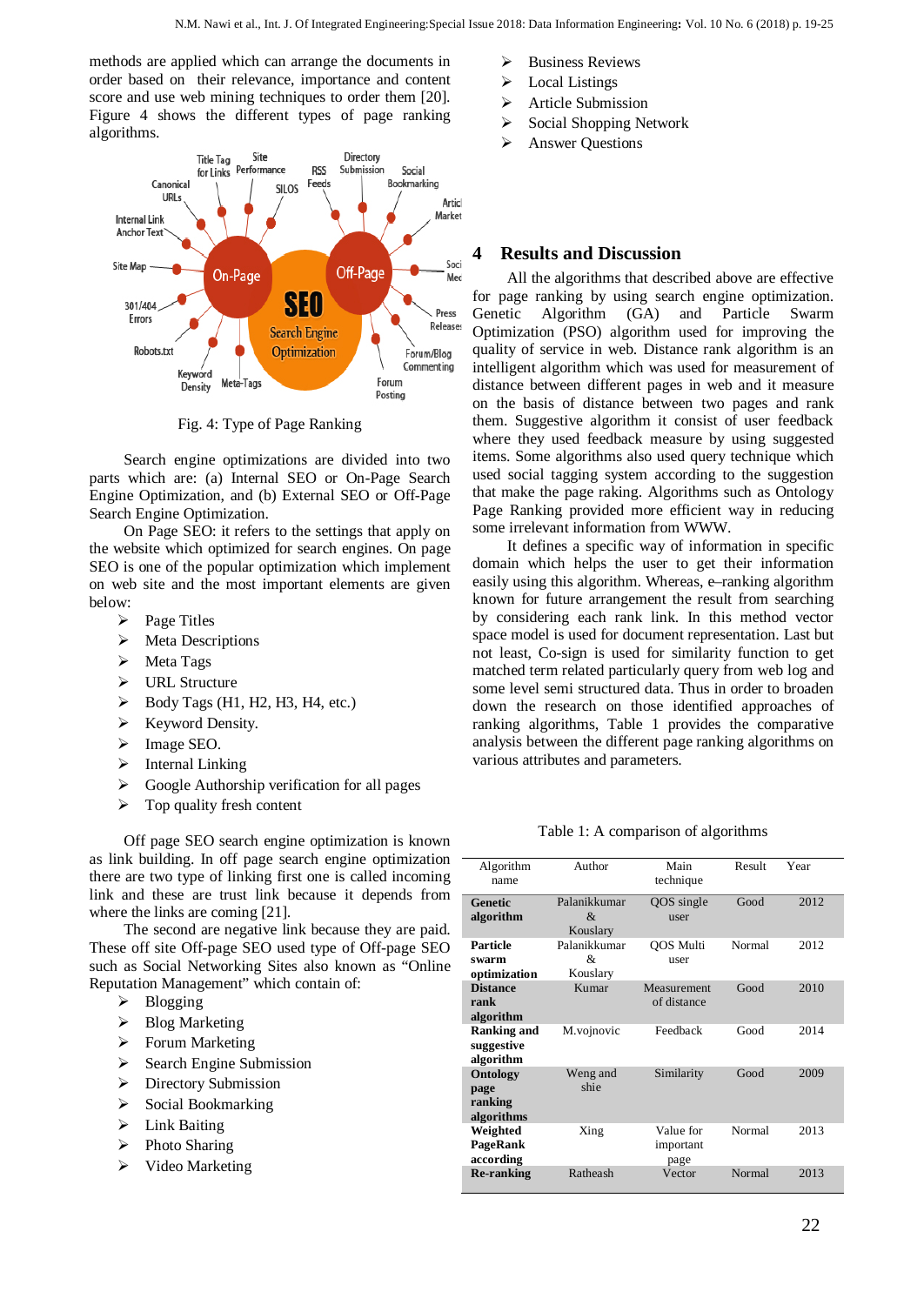**algorithm** machine

| <b>Algorithm name</b>                      | <b>Offline</b><br>paging            | Online<br>paging              |
|--------------------------------------------|-------------------------------------|-------------------------------|
| <b>Genetic algorithm</b>                   | Page Titles<br>Meta<br>Descriptions | Blogging<br>Blog<br>Marketing |
| Particle swarm<br>optimization             | Meta Tags<br><b>URL</b> Structure   | Directory<br>Submission       |
| Distance rank<br>algorithm                 | <b>URL</b> Structure                | <b>URL</b> Structure          |
| <b>Ranking and suggestive</b><br>algorithm | Image SEO.<br>Internal<br>Linking   | Link Baiting                  |
| <b>Ontology page ranking</b><br>algorithms | Link Baiting                        | <b>URL</b> Structure          |
| <b>Weighted PageRank</b><br>according      | <b>Business</b><br><b>Reviews</b>   | Keyword<br>Density            |
| <b>Re-ranking algorithm</b>                | <b>Business</b><br><b>Reviews</b>   | Keyword<br>Density            |

Table 2: Page ranking techniques

Table 2 shows the different techniques that had been used along with algorithms by researcher in their research. Furthermore, the parameter performances were checked by using different ranking techniques as can be seen in Figure 5 until Figure 8.



**Page Ranking Technique** 



Fig 6: Page ranking element.

Figure 6 shows the result of different alorgithms in page ranking used different elememt. Based on four criterias, the result demonstrates that all algorithms are working properly in meta tags. As in directory submission it only work on ontology ranking algorithms but not on others.



# **Page Ranking Technique**



Fig 7: Page ranking element

#### Fig 5: Page ranking element

In Figure 5 shows the result of different algorithms which used different parameter of page ranking such as page title, Metadescriptions, and directory. These elements are applied different algorithms by different scholar. As we can see in the figure that all algorithms work properly in Meta tags as well as directory submission.

According to the Figure 7 the distance rank and weighted page rank alorithms used different page ranking element. The result business element of page working properly .As compaire to othere element so business review is more compatable with all algorihms.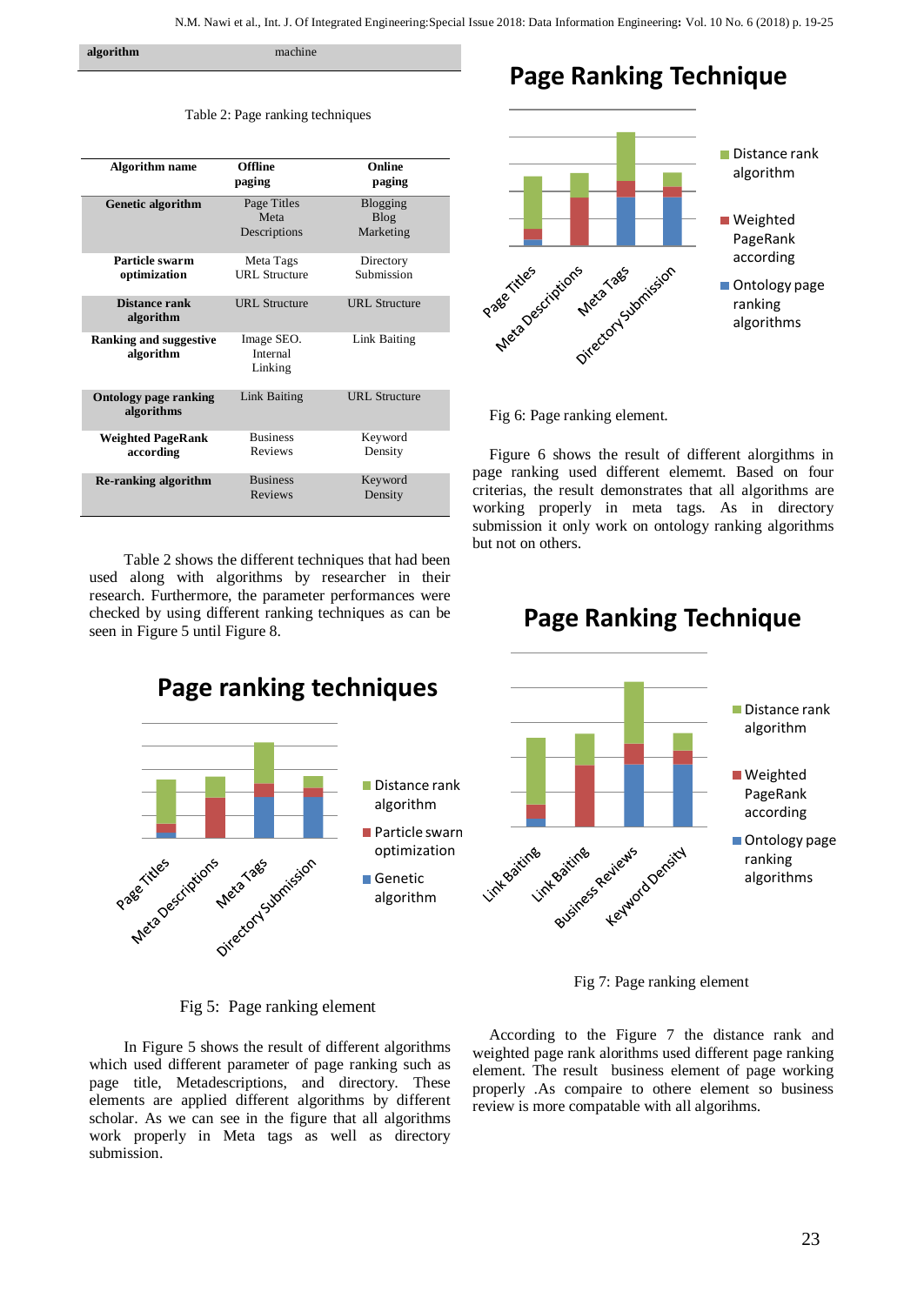# **Page ranking Technique**



Fig 8: Page ranking element.

According to Figure 8 there are different element of off-page ranking are checked with different algorithm and according to their working business review is working more properly with the three algorithms as compaire to othier element .

## **5 Summary**

Page ranking is a one of the crucial area in information retrieval from domain. Developing an effective searching engine in any domain needs a proper selection of good type of algorithms, technique, an effective parameter and characteristics. All the systems can retrieve relevant results from document. However, one cannot rank the different ranking algorithms in terms of performance as different approaches of page ranking algorithms are suitable for different applications. Therefore this paper is just a comparative analysis that reviews various researches about page ranking algorithm.The analysis results will help organisation in deciding the proper algorithm that can be used in search engine optimization. Over all we selected six algorithms which are used for page ranking along with different parameter .According to result algorithm's working properly with some element some element missing it means that we need different algorithm's for offline page ranking and online page ranking. In future we are planning to discuss the short coming of these algorithms for different type of element in both online and offline page ranking.

### **Acknowledgement**

The authors would like to thank Universiti Tun Hussein Onn Malaysia (UTHM) and Ministry of Higher Education (MOHE) Malaysia for financially supporting this Research under IGSP grants note U420 and under Trans-displinary Research Grant Scheme (TRGS) vote no. T003.

### **References**

- [1] Brin, S., & Page, L. (2012). Reprint of: The anatomy of a large-scale hypertextual web search engine. Computer networks, 56(18), 3825-3833.
- [2] Baeza-Yates, R., Castillo, C., Junqueira, F., Plachouras, V., & Silvestri,
- [3] F. (2007, April). Challenges on distributed web retrieval. In Data Engineering, 2007. ICDE 2007. IEEE 23rd International Conference on (pp. 6-20). IEEE.
- [4] Sherman, C., & Price, G. (2001). The invisible Web: Uncovering information sources search engines can't see. Information Today, Inc..
- [5] Alguliev, R. M., Aliguliyev, R. M., & Mehdiyev, C. A. (2013). An optimization approach to automatic generic document summarization. Computational Intelligence, 29(1), 129-155.
- [6] Hu, M., & Liu, B. (2004, August). Mining and summarizing customer reviews. In Proceedings of the tenth ACM SIGKDD international conference on Knowledge discovery and data mining (pp. 168-177). ACM.
- [7] Guy, I. (2016, July). Searching by talking: Analysis of voice queries on mobile web search. In Proceedings of the 39th International ACM SIGIR conference on Research and Development in Information Retrieval (pp. 35-44). ACM.
- [8] Kennedy, J. (2006). Swarm intelligence. In Handbook of nature-inspired and innovative computing (pp. 187-219). Springer US.
- [9] Kritzinger, W. T. (2005). The effect webpage body keywords location has on ranking in search engines results: an empirical study (Doctoral dissertation, Cape Peninsula University of Technology).
- [10] El-gayar, M. M., Mekky, N., & Atwan, A. (2015). Efficient proposed framework for semantic search engine using new semantic ranking algorithm. International Journal of Advanced Computer Science and Applications, 6(8).
- [11] Dennis, J. (2016). Search Engine Optimization and the Long Tail of Web Search.
- [12] Berkhin, P. (2005). A survey on pagerank computing. Internet Mathematics, 2(1), 73-120.
- [13] Jerkovic, J. I. (2009). SEO warrior: essential techniques for increasing web visibility. " O'Reilly Media, Inc.".
- [14] Chiroma, H., Abdul Kareem, S., Khan, A., Nawi, N.M., YaU Gital, A., Shuib, L., Abu Bakar, A. I., Rahman, M. Z., Herawan, T.(2015). Global warming: Predicting OPEC carbon dioxide emissions from petroleum consumption using neural network and hybrid cuckoo search algorithm. PloS One, 10(8).
- [15] Nawi, N.M., Khan, A., Rehman, M. Z., Aziz, M. A., Abawajy, J. H., Herawat, T. (2014). An accelerated particle swarm optimization based Levenberg marquardt back propagation algorithm. Lecture Notes in Computer Science [\(including](https://www.scopus.com/sourceid/25674?origin=recordpage) subseries Lecture Notes in Artificial [Intelligence](https://www.scopus.com/sourceid/25674?origin=recordpage) and Lecture Notes in [Bioinformatics\)V](https://www.scopus.com/sourceid/25674?origin=recordpage)olume 8835, 2014, Pages 245-253.